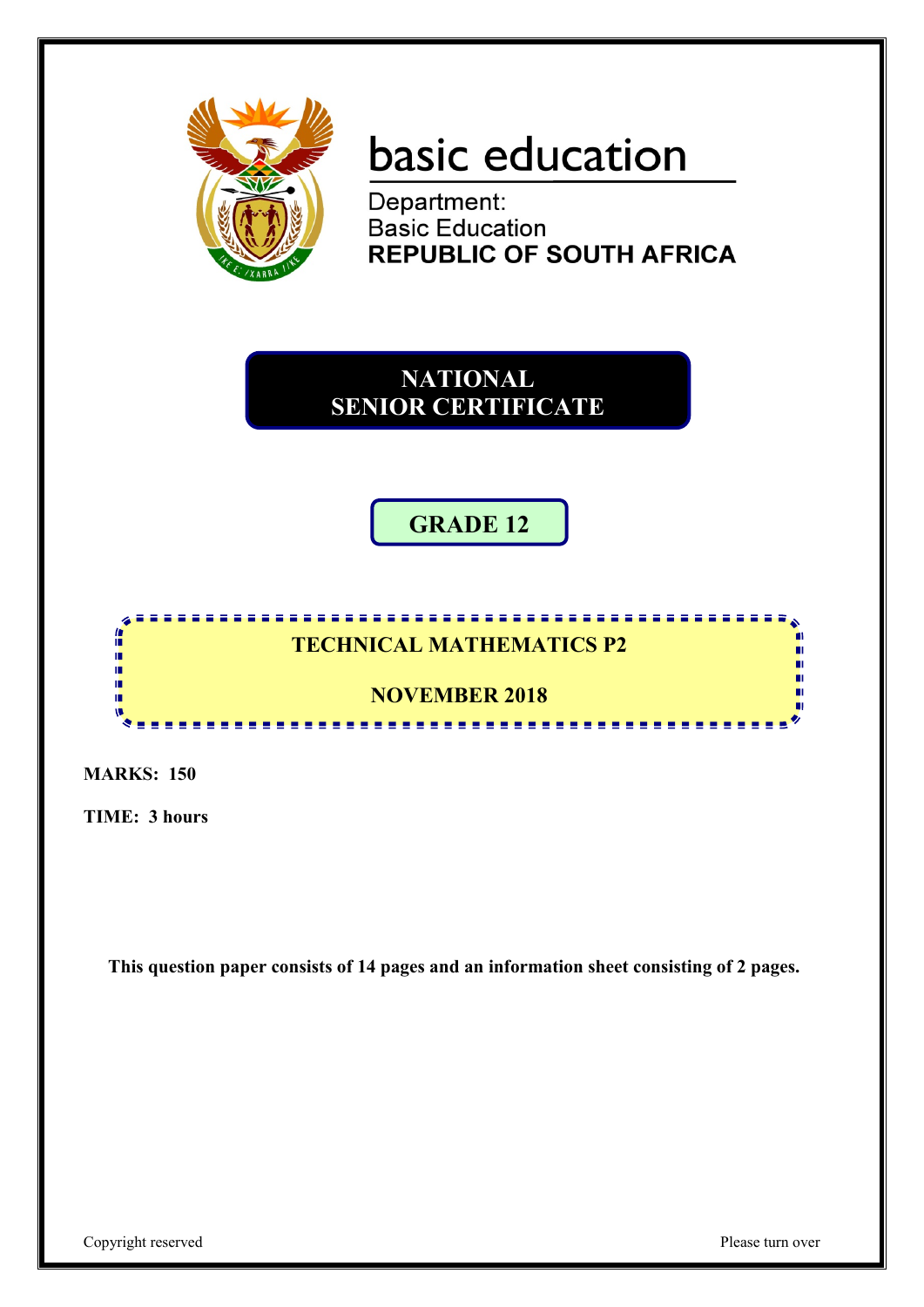#### **INSTRUCTIONS AND INFORMATION**

Read the following instructions carefully before answering the questions.

- 1. This question paper consists of 11 questions.
- 2. Answer ALL the questions in the SPECIAL ANSWER BOOK provided.
- 3. Clearly show ALL calculations, diagrams, graphs, etc. that you used to determine your answers.
- 4. Answers only will NOT necessarily be awarded full marks.
- 5. If necessary, round off answers to TWO decimal places, unless stated otherwise
- 6. Diagrams are NOT necessarily drawn to scale.
- 7. You may use an approved scientific calculator (non-programmable and non-graphical), unless stated otherwise.
- 8. An information sheet with formulae is included at the end of the question paper.
- 9. Write neatly and legibly.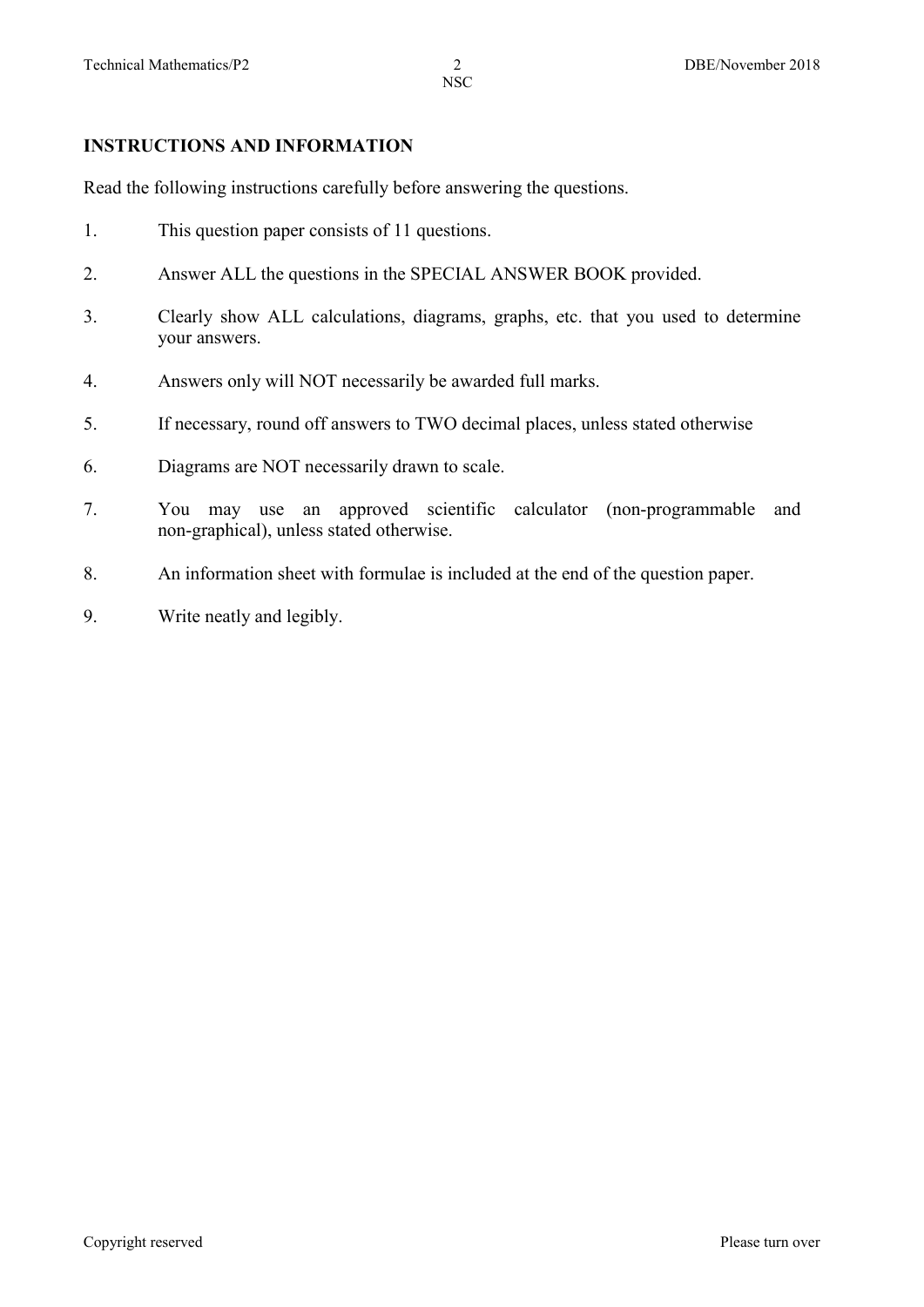#### **QUESTION 1**



The diagram below, NOT drawn to scale, models the above roof truss design in a Cartesian plane. A(5;4), B(10;0) and O(0;0) are the vertices of  $\triangle ABO$ . Points E and D are midpoints of OA and AB respectively.  $AC \perp OB$  with C on OB. The angle of inclination formed by the positive *x*-axis and CD is  $\theta$ .



#### Determine:

| 1.5 | The equation of line OA                                 | (3)<br>[13] |
|-----|---------------------------------------------------------|-------------|
|     |                                                         |             |
| 1.4 | The size of $\theta$ (Round off to the nearest degree.) | (2)         |
| 1.3 | The gradient of CD                                      | (3)         |
| 1.2 | The coordinates of D                                    | (2)         |
| 1.1 | The length of AB (Round off to ONE decimal place.)      | (3)         |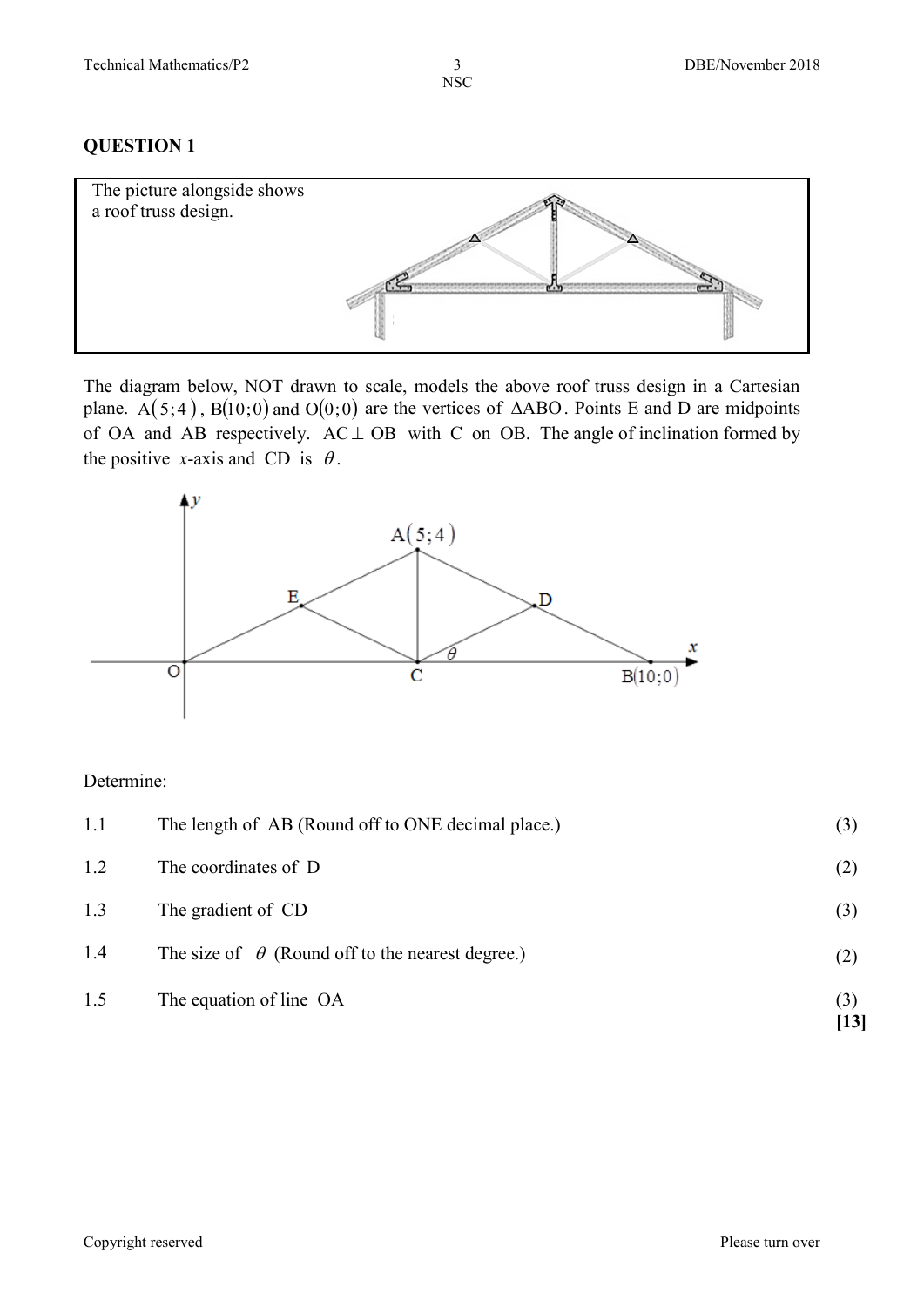#### **QUESTION 2**

2.1 In the diagram below,  $O(0; 0)$  is the centre of the circle with equation  $x^2 + y^2 = 5$ Straight line KL with equation  $y - 2x + 5 = 0$  is a tangent to the circle at point  $L(t; -1)$ . LO is produced to  $M(-3; 1\frac{1}{2})$ . K is the *y*-intercept of straight lines MK and LK.



#### Determine:

|     | 2.1.1                   | The numerical value of $t$                                                                                                  |     |
|-----|-------------------------|-----------------------------------------------------------------------------------------------------------------------------|-----|
|     | 2.1.2                   | The coordinates of K                                                                                                        | (2) |
|     | 2.1.3                   | The equation of the straight line that is parallel to KL and also passes<br>through M. Give the equation in the form $y = $ | (3) |
|     | 2.1.4                   | Analytically that $\triangle KLM$ is right-angled. Give a reason for your answer.                                           | (3) |
| 2.2 |                         | Draw, on the grid provided, the graph defined by:                                                                           |     |
|     | $\lambda^2$ $\lambda^2$ |                                                                                                                             |     |

$$
\frac{x^2}{9} + \frac{y^2}{25} = 1
$$

Clearly show ALL the intercepts with the axes. (3)

**[13]**

Copyright reserved Please turn over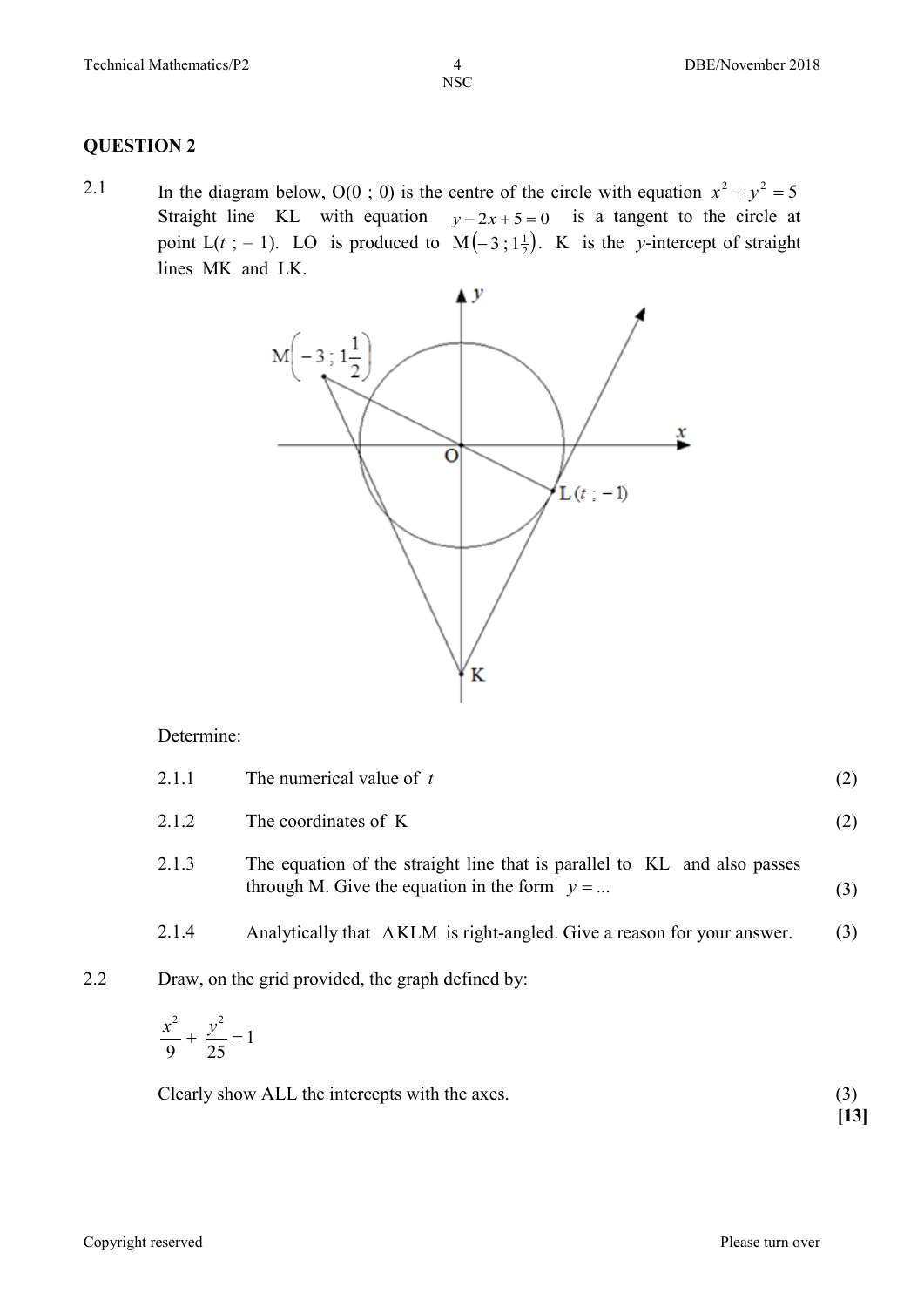**QUESTION 3**

3.1 In the diagram below,  $T(-6 ; p)$  is a point in the Cartesian plane.  $OT = 10$  units and the angle that is formed by OT with the positive *x*-axis is  $\theta$ .



Determine, without using a calculator, the numerical value of:

- 3.1.1 *p* (2)
- 3.1.2  $\cos \theta$  (1)
- 3.1.3 cosec<sup>2</sup> $\theta$  4 tan $\theta$  (4)

3.2 If  $\hat{P} = 78.5^{\circ}$  and  $\hat{Q} = 86^{\circ}$ , calculate the numerical value of the following (round off to TWO decimal places):

$$
\frac{1}{\sec^2(Q+P)}\tag{3}
$$

3.3 Given:  $\sin \beta = -0.752$  for  $\beta \in [0^{\circ}, 360^{\circ}]$ 

 $\overline{1}$ 

- 3.3.1 State in which quadrant angle *β* lies. (2)
- 3.3.2 Hence, or otherwise, determine the size of angle  $\beta$ . (3)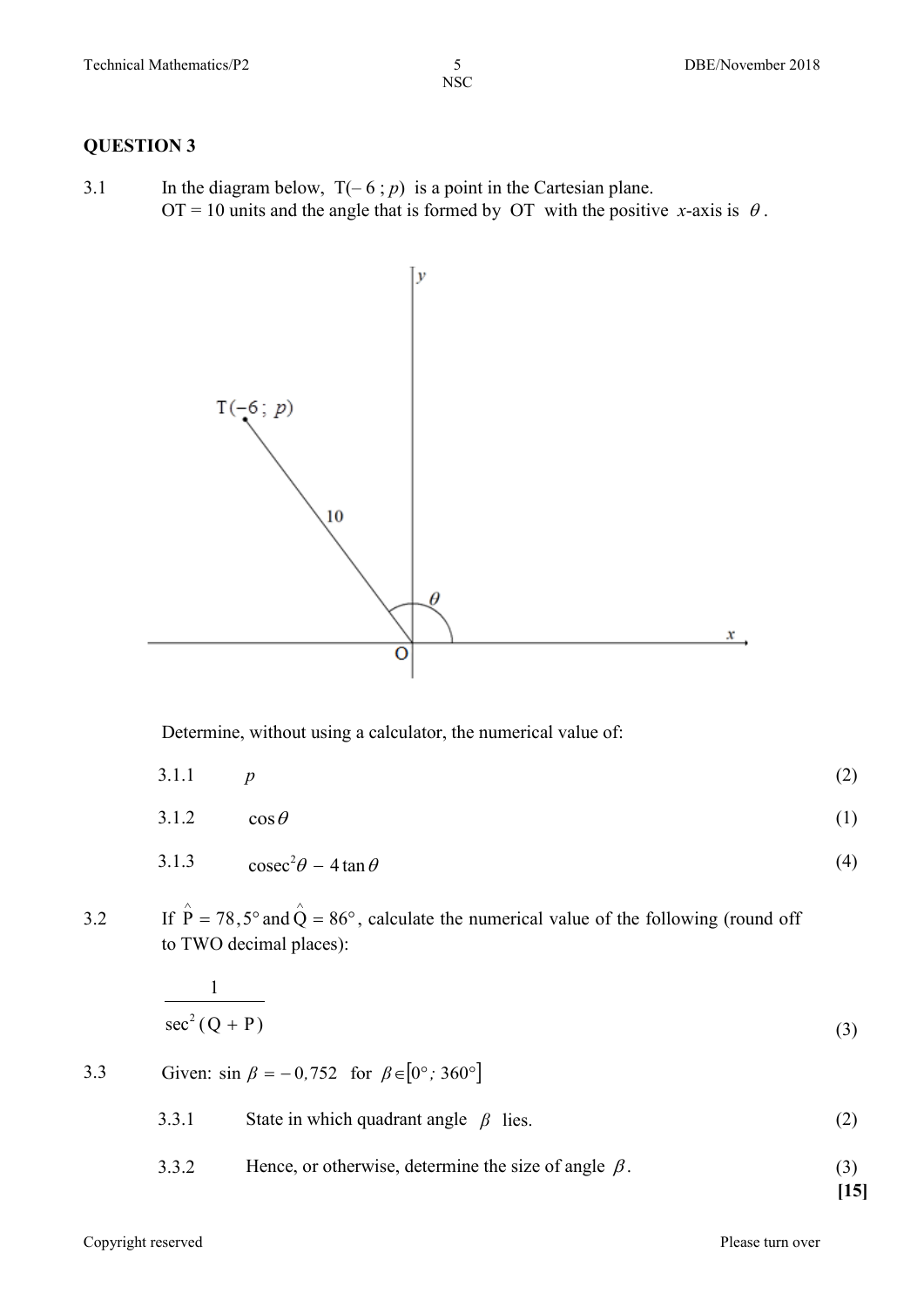#### **QUESTION 4**

4.1 Simplify the following to a single trigonometric ratio:

$$
\frac{\sec x \cdot \cos(360^\circ - x) - \tan^2(180^\circ + x) \cdot \cos^2 x}{\sin^2 x} \tag{7}
$$

4.2 Complete the following identity: 
$$
\csc^2 2x - \cot^2 2x = ...
$$
 (1)

4.3 Simplify the following:

$$
\sin^2 A \cdot \cot^2 A - \cos^2 A \cdot \cos \pi \tag{4}
$$

 $\binom{17}{12}$ 

#### **QUESTION 5**

Given:  $f(x) = \tan x$  and  $g(x) = \sin 2x$  for  $x \in [0^{\circ}; 180^{\circ}]$ 

| 5.1 | Draw a sketch graph of $f$ and $g$ on the same set of axes on the grid provided.<br>Clearly indicate ALL turning points, end points and intercepts with the axes. | (6)                       |
|-----|-------------------------------------------------------------------------------------------------------------------------------------------------------------------|---------------------------|
| 5.2 | Write down the range of $g$ .                                                                                                                                     | (1)                       |
| 5.3 | Give the period of $f$ .                                                                                                                                          | (1)                       |
| 5.4 | Determine the values of x for which $g(x) \ge f(x)$ for $x \in [0^{\circ} : 180^{\circ}]$                                                                         | (4)<br>$\lceil 12 \rceil$ |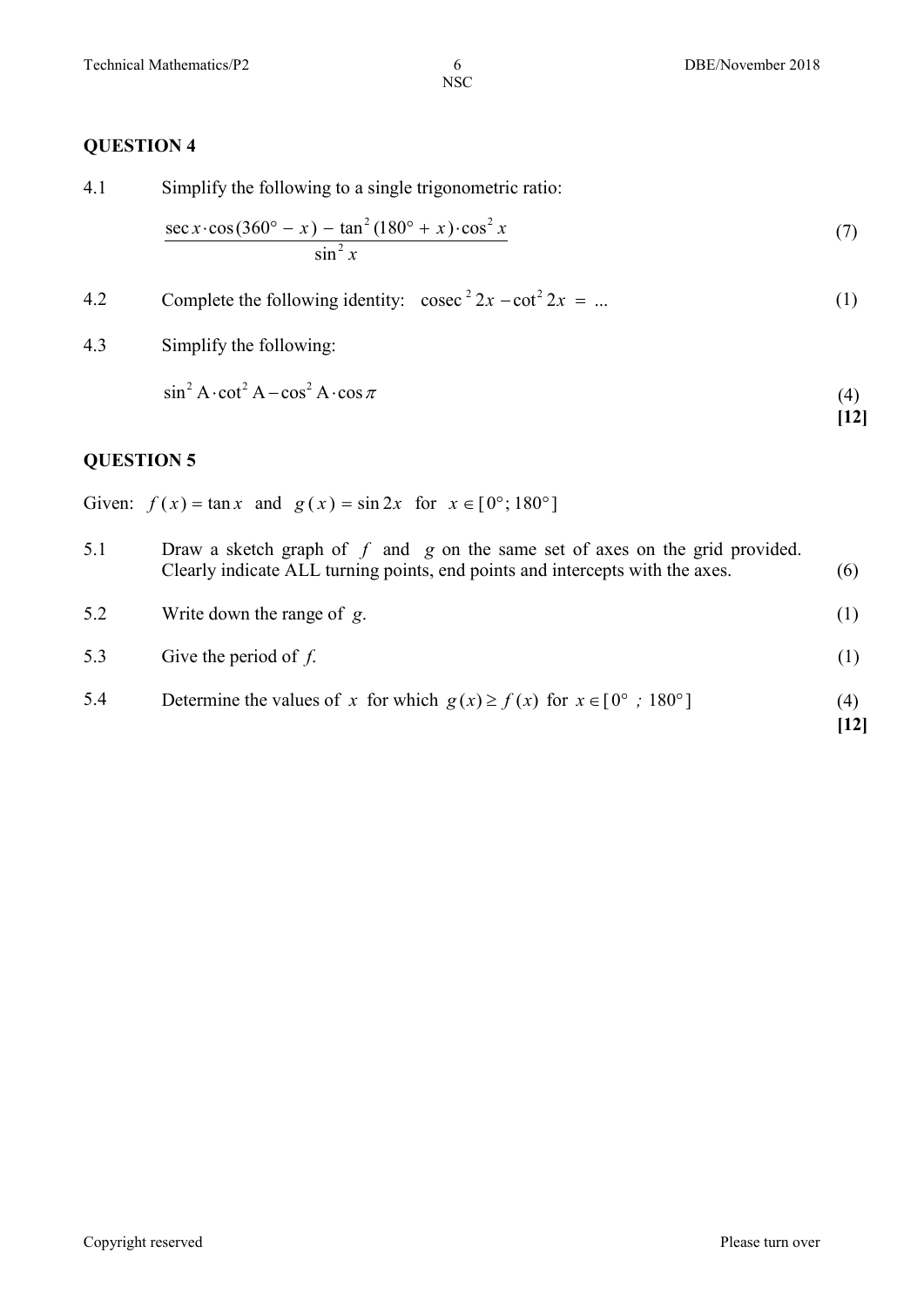#### **QUESTION 6**

The diagram below shows two vertical poles AD and BC. Point E lies on the same horizontal plane as bases D and C of poles AD and BC such that  $DE = EC = 8$  m. The angle of elevation of B from A is  $22.5^\circ$ .

 $\angle$ BEC = 75°  $AD = 25 m$  $BC = 30 m$ 



| 6.1 | Show that the length of $AB \approx 13$ m.                                |     |
|-----|---------------------------------------------------------------------------|-----|
| 6.2 | Determine, to the nearest metre, the length of BE.                        |     |
| 6.3 | Determine, to the nearest degree, the size of AEB if $AE = \sqrt{689}$ m. | (4) |

Copyright reserved Please turn over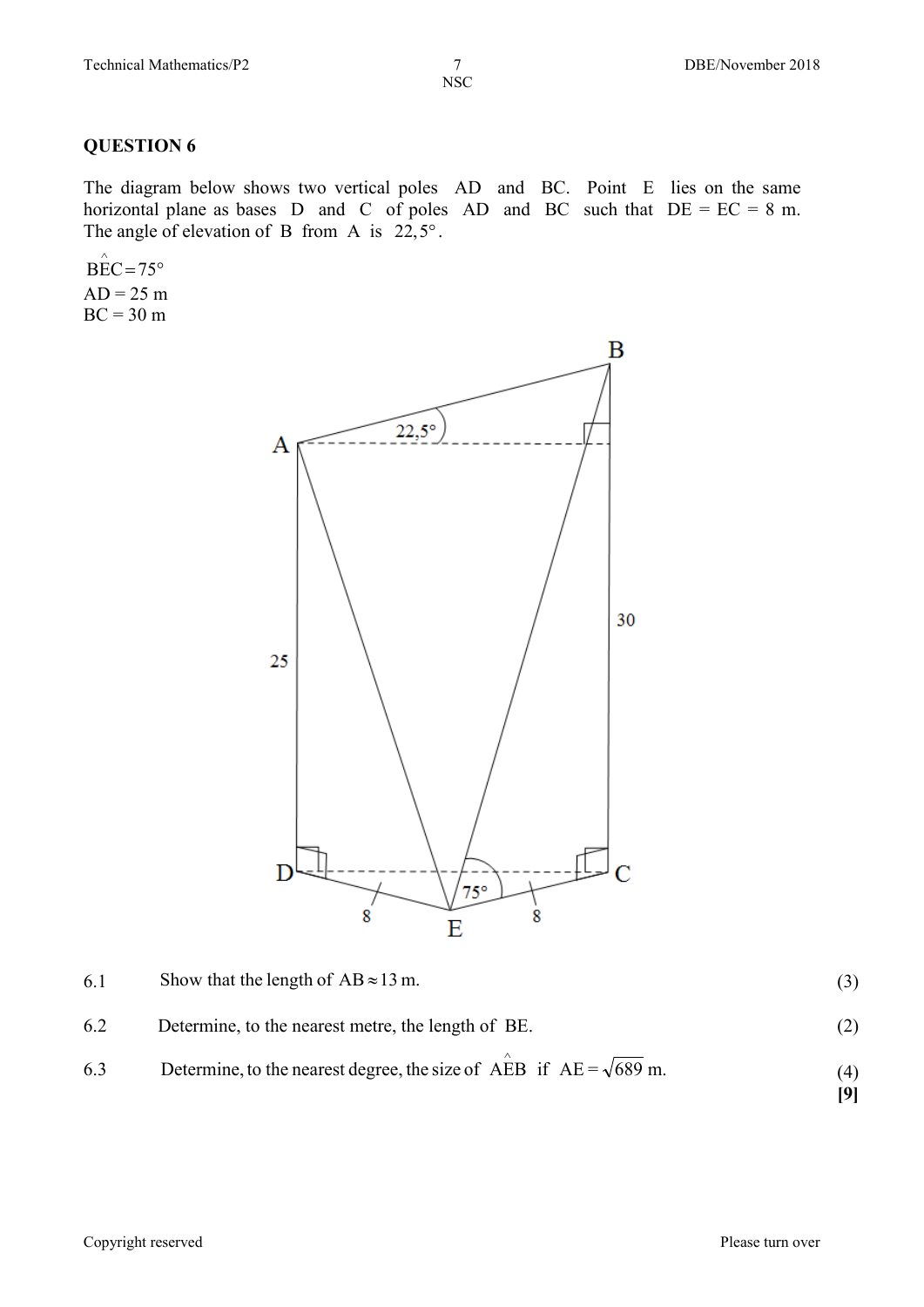### **QUESTION 7**

7.1 Complete the following theorem:

The tangent of a circle is ... the radius of the circle at the point of contact. (1)

7.2 The diagram below shows a circle with centre O.

AB and AC are tangents to the circle with  $OC \perp AC$ ,  $AB \perp OB$  and  $A = 50^{\circ}$ .



| 7.2.1 | Give a reason why $AB = AC$                                 |  |
|-------|-------------------------------------------------------------|--|
| 7.2.2 | Determine the size of $\hat{C}_2$ .                         |  |
| 7.2.3 | What special type of quadrilateral is ABOC?                 |  |
| 7.2.4 | Determine, stating a reason, the size of $\overline{O_1}$ . |  |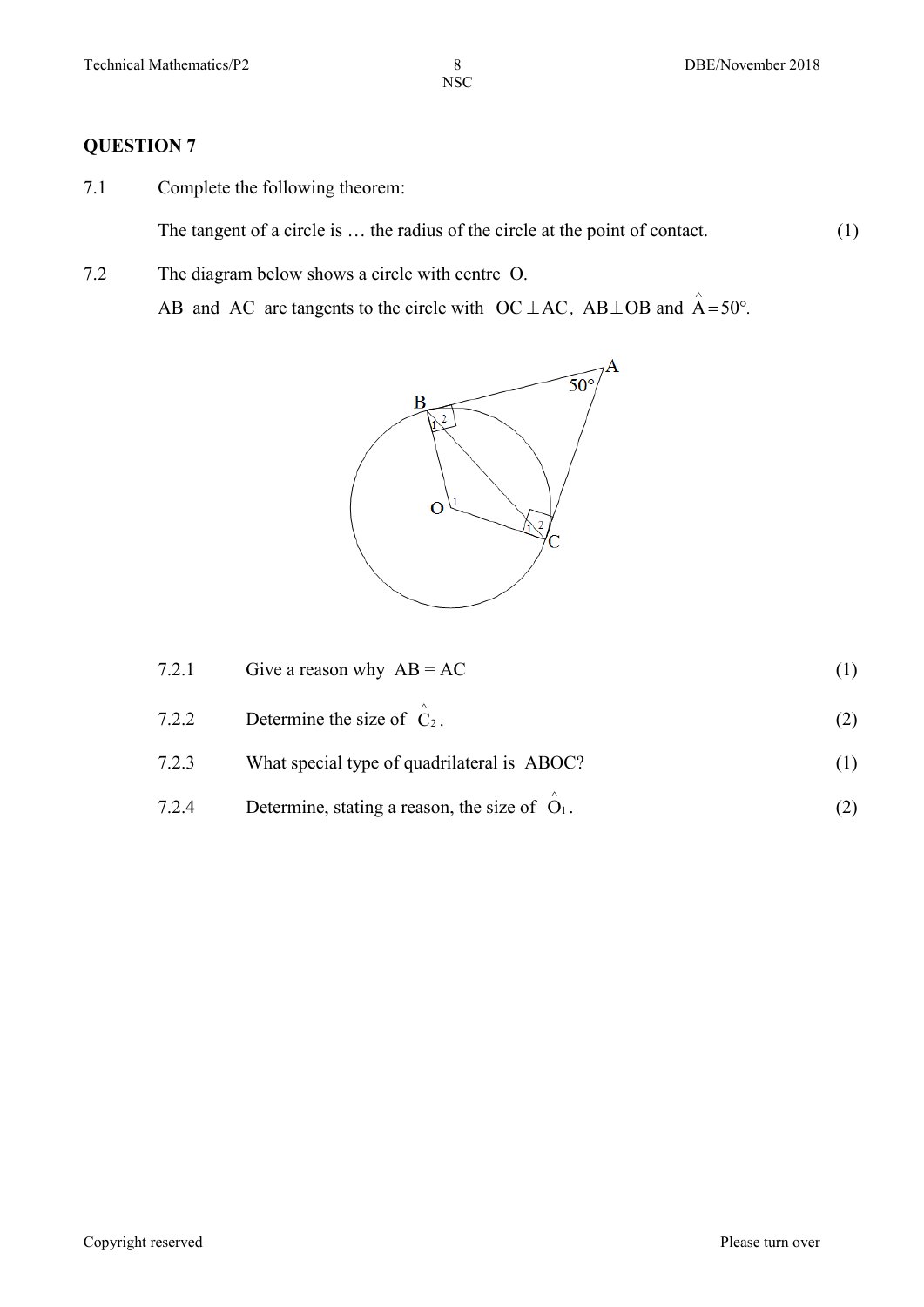7.3 The diagram below shows circle ABCD. Chords BC and AD produced meet at E.  $\mathring{A}_2 = 23^\circ$ 

$$
\hat{C}_1 = 53^\circ
$$
  

$$
\hat{C}_3 = 56^\circ
$$



Determine, stating reasons, the sizes of the following angles:

| 7.3.4 | $\hat{ADC}$                 | (2)<br>$[16]$ |
|-------|-----------------------------|---------------|
| 7.3.3 | $\hat{\mathbf{B}}_1$        | (3)           |
| 7.3.2 | $\hat{\mathbf{B}}_2$        | (2)           |
| 7.3.1 | $\mathop{\rm A}\nolimits_1$ | (2)           |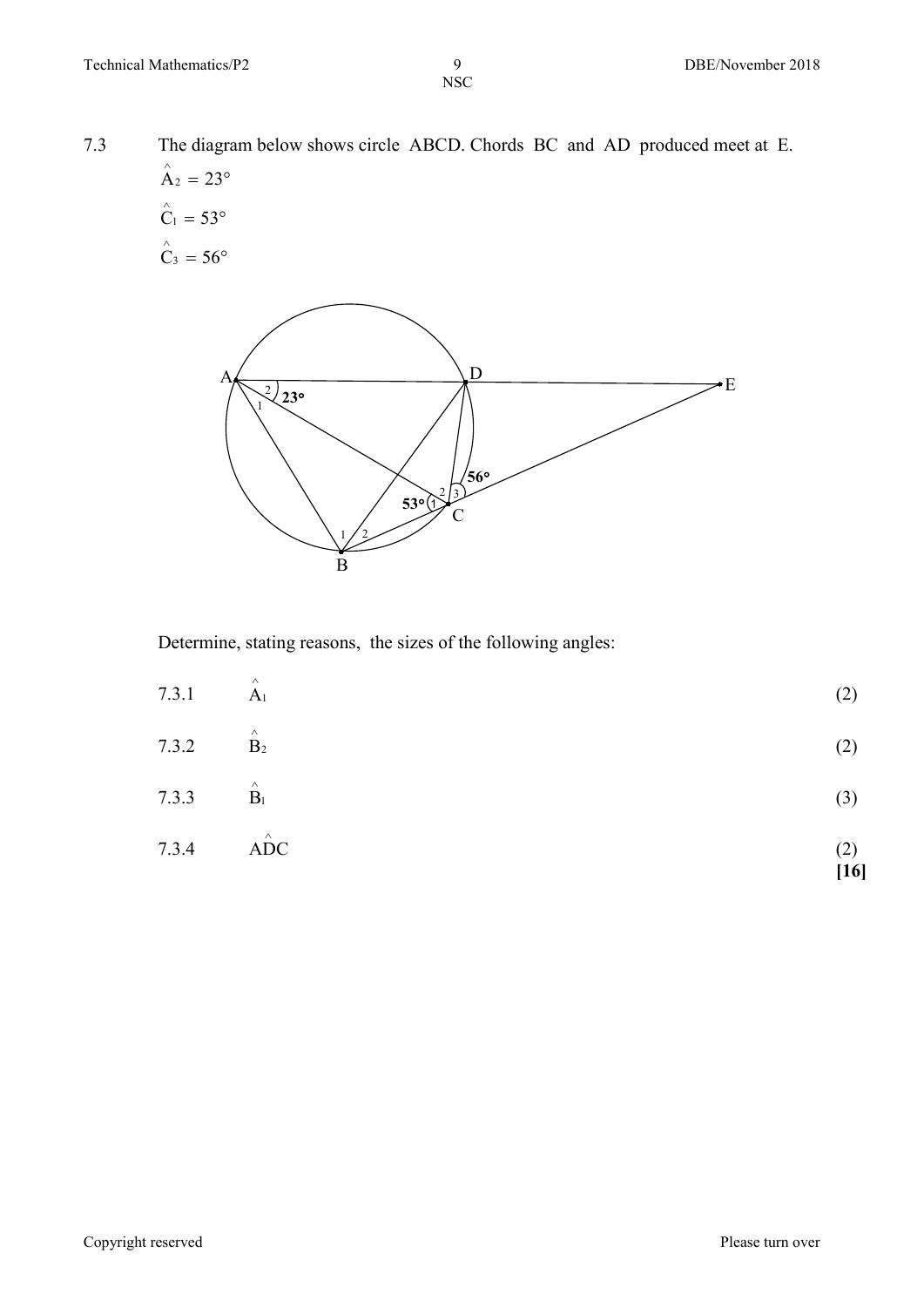#### **QUESTION 8**

8.1 Complete the following theorem:

The angle subtended by an arc at the centre of a circle is … the size of the angle subtended by the same arc at the circle (on the same side of the arc as the centre).  $(1)$ 

8.2 In the diagram below, O is the centre of circle PMST. RS is a tangent at S.

$$
\hat{S}_1 = 56^\circ
$$
  

$$
\hat{O}_1 = 104^\circ
$$



8.2.1 Determine, stating reasons, the sizes of the following angles:

|       | (a) | $\hat{S}_2$                                                    | (2)         |
|-------|-----|----------------------------------------------------------------|-------------|
|       | (b) | $\wedge$<br><b>PMS</b>                                         | (2)         |
|       | (c) | $\hat{\mathbf{P}}$                                             | (2)         |
|       | (d) | $\wedge$<br>$M_1$                                              | (3)         |
| 8.2.2 |     | Show, stating reasons, why MPTO is NOT a cyclic quadrilateral. | (3)<br>[13] |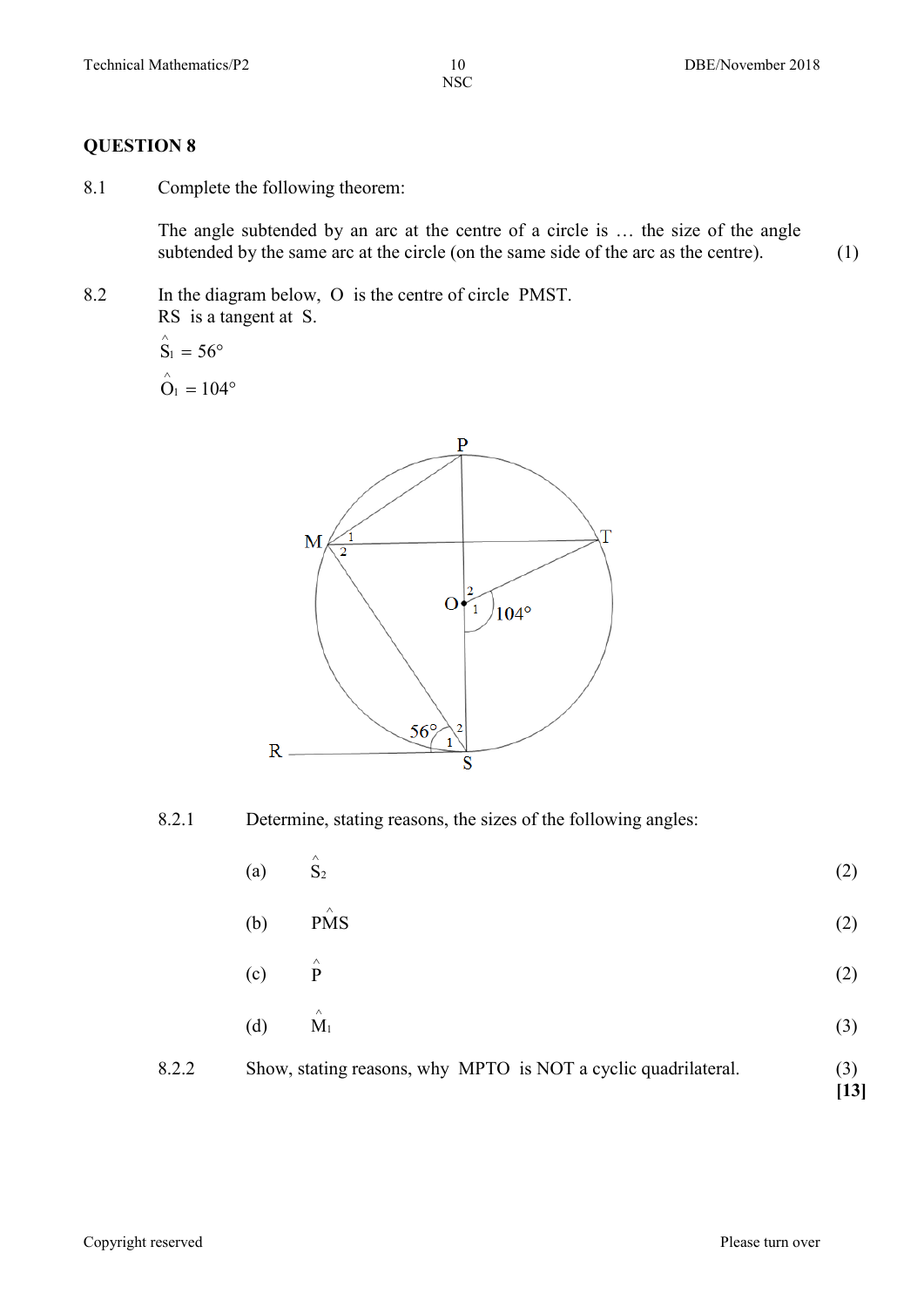#### **QUESTION 9**

9.1 Complete the following theorem:

If two triangles are equiangular, then the … are in proportion (and consequently the triangles are similar). (1)

9.2 In the diagram below, ∆KLM is drawn. C and Q are points on KM. B and P are points on KL.  $BC \parallel PQ \parallel LM$  and  $BQ \parallel PM$ .  $KM = 15$  units  $PL = 4$  units  $KQ : QM = 3 : 2$ 



9.2.1 Determine, stating reasons, the lengths of the following:

- (a)  $QM$  (2)
- (b) KP (3)
- (c)  $KB$  (3)
- 9.2.2 (a) Give TWO reasons why  $\triangle$ KBQ |||  $\triangle$ KPM. (2)
	- (b) Hence, or otherwise, determine the length of BQ if  $PM = \sqrt{141}$ units. Leave your answer in simplified surd form. (3) **[14]**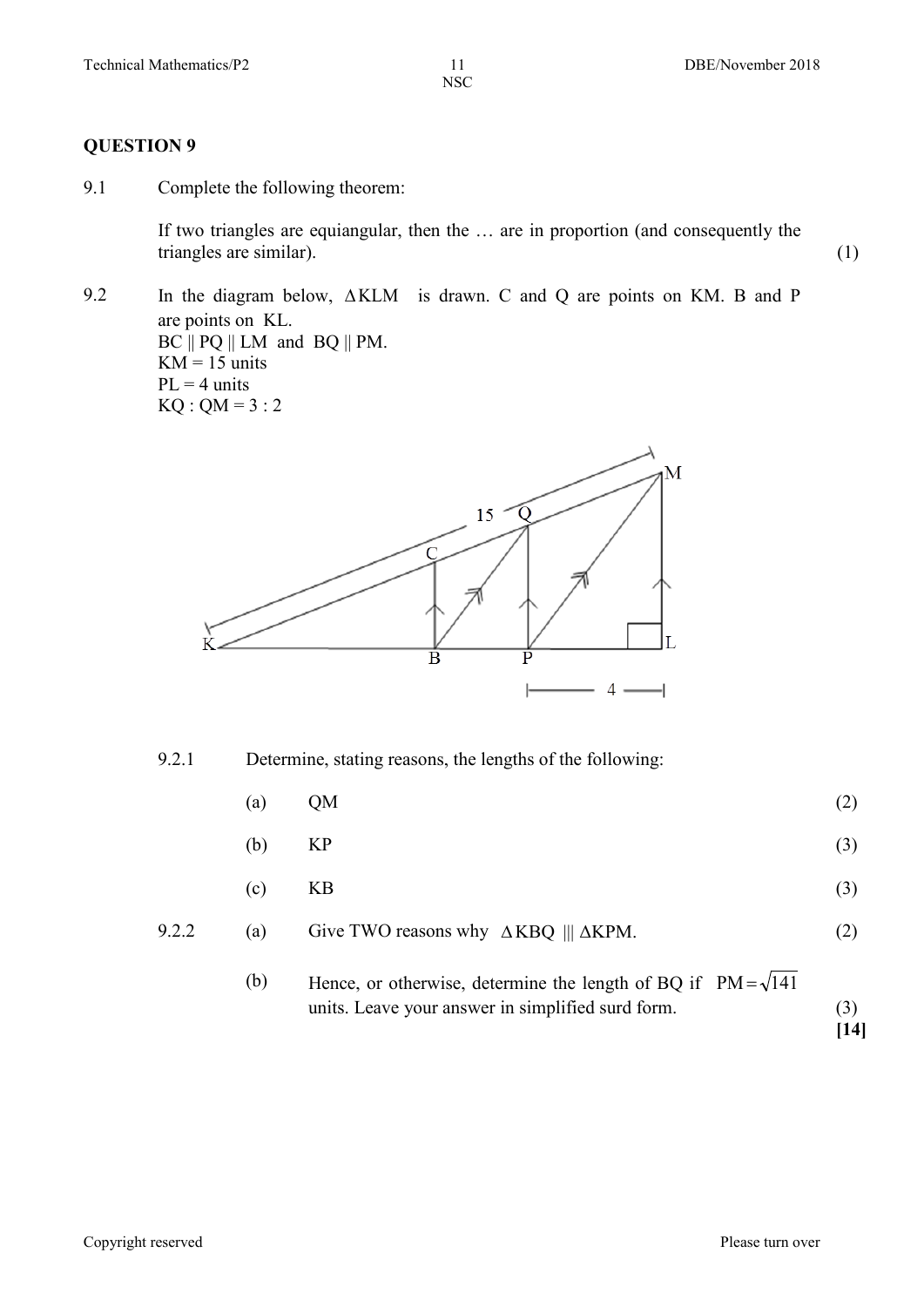#### **QUESTION 10**

10.1 A wind pump, used to extract underground water, has blades that are combined to form a circular shape. The diameter, D, of the circular shape is 2 m. The pictures and diagram below model the above situation.



#### Determine:

| 10.1.1 | The circumferential velocity (in metres per second) of the rotating blades |     |
|--------|----------------------------------------------------------------------------|-----|
|        | if the blades rotate at 165 revolutions per minute                         | (4) |

10.1.2 The length of the blade (height of segment) if the length of chord PQ is  $1,8$  m. (Round off to ONE decimal place.) (4)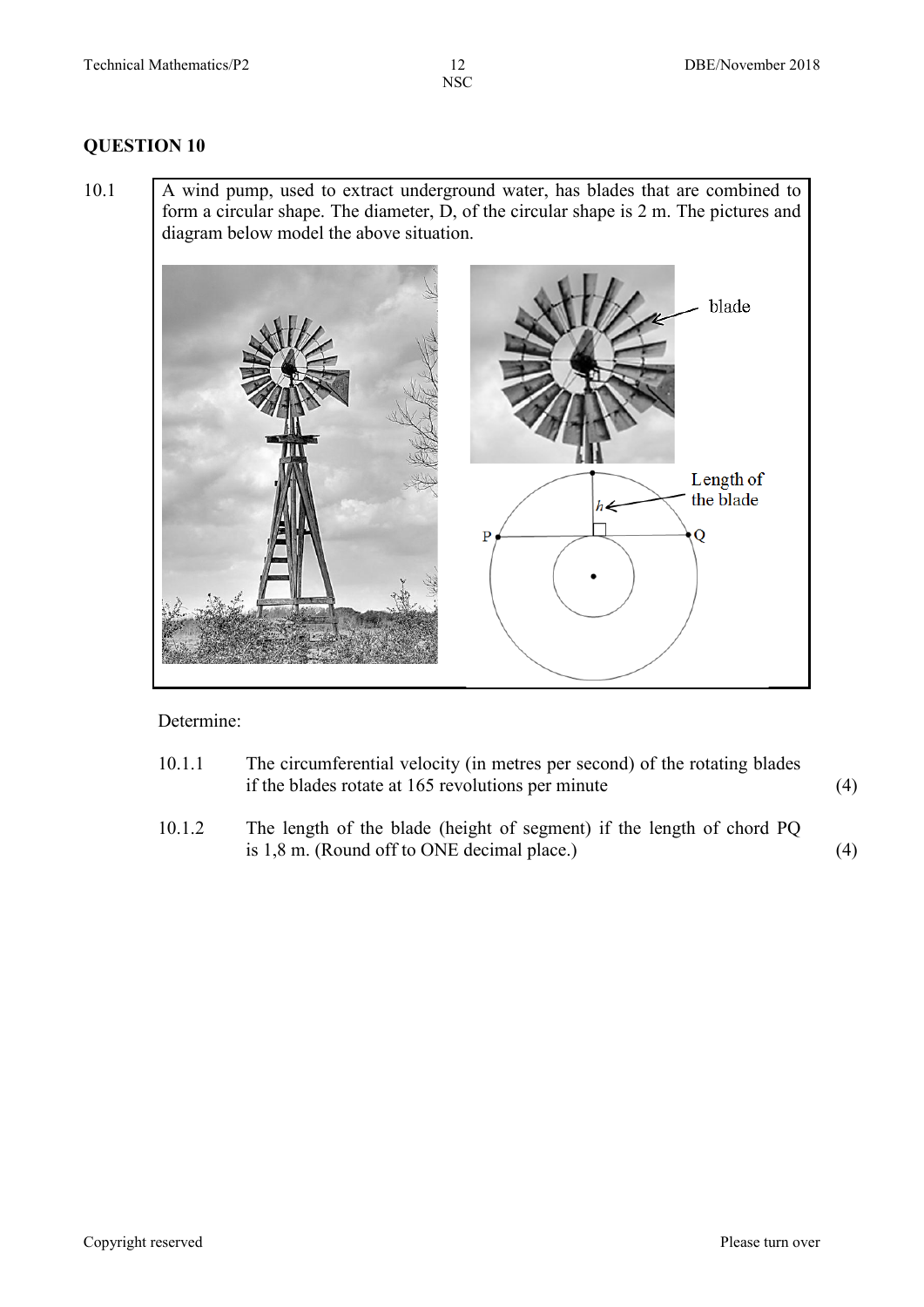10.2 The picture and diagram below show one of the mechanisms of a machine where three pulleys with centres G, H and K are connected by a belt. AB, CD and EF are tangents to the circles at points A, B, C, D, E and F.



- 10.2.2 (a) Determine the length of FG, the radius of the bigger pulley, if the distance from E to G is 35,4 cm. (Round off to ONE decimal place.) (2)
	- (b) Convert  $160^\circ$  to radians. (Round off to ONE decimal place.) (2)
	- (c) Calculate the total length of the belt. (Round off to the nearest centimetre.) (4)

**[17]**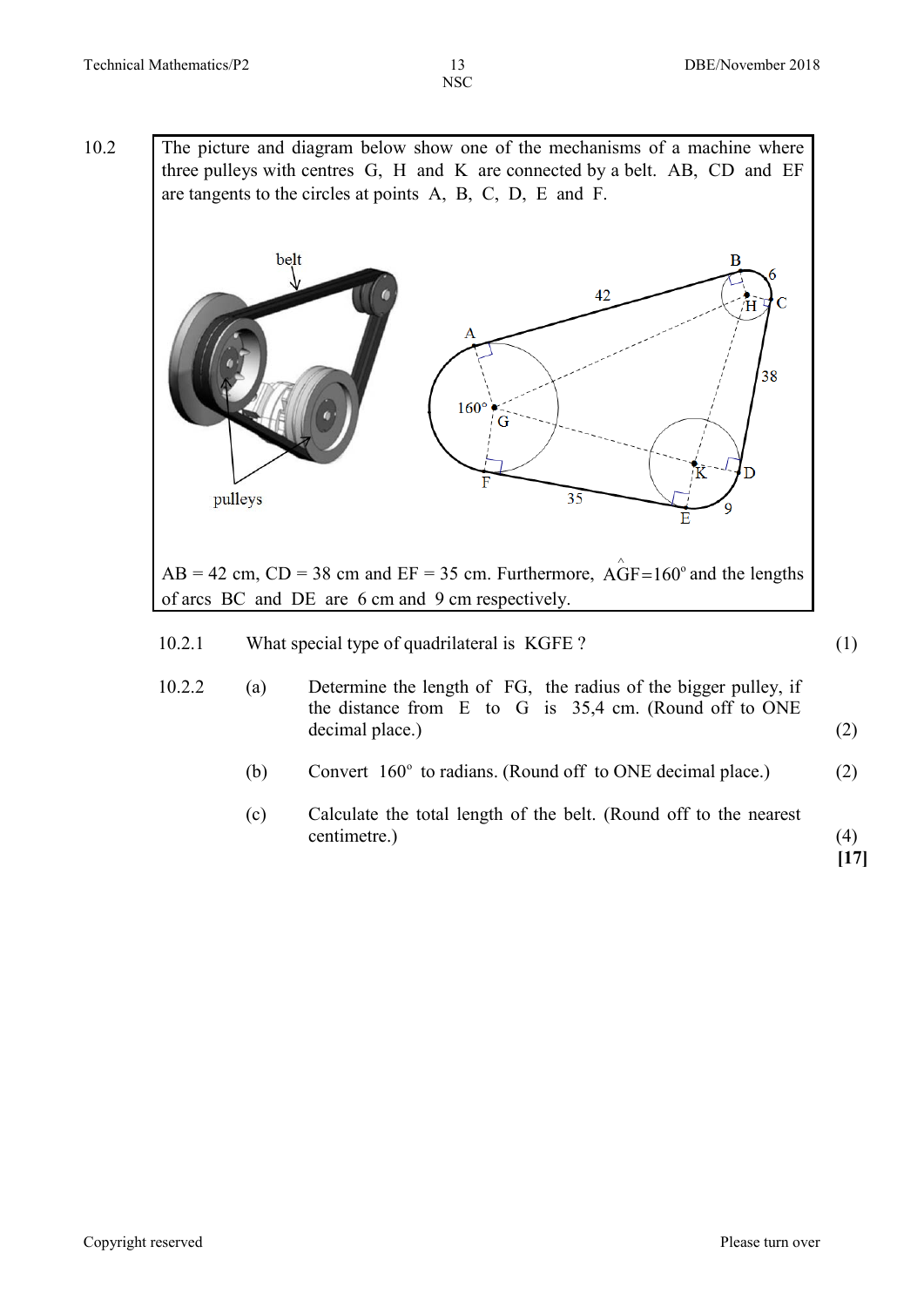#### **QUESTION 11**

11.1 The irregular figure below has one straight side, 24 cm long, which is divided into 4 equal parts. The ordinates dividing the parts are:

> 12 cm ; 10,2 cm ; 9,3 cm ; 8,5 cm and *p*. The length of *p* is half the length of the first ordinate.



11.1.1 Write down the value of *p*. (1)

11.1.2 Hence, determine the area of the irregular figure by using the midordinate rule. (4)

11.2 A solid hollowed shape was constructed from a cylindrical rod with a conical section (shaded) removed, as shown in the figure below. The diameter of both the cylinder and the cone is 10 cm. The height of the cylinder is 15 cm, the height of the cone is 12 cm and the slant height of the cone is 13 cm.

|       | Curved surface area of cone = $\pi r s$<br>where $s$ is slant height                                                                        |
|-------|---------------------------------------------------------------------------------------------------------------------------------------------|
| 15 cm | Total surface area of a cylinder = $2\pi r^2 + 2\pi rh$<br>Volume of a cone = $\frac{1}{3} \pi r^2 h$<br>Volume of a cylinder = $\pi r^2 h$ |

- 11.2.1 Calculate the total surface area of the hollowed shape. (6)
- 11.2.2 Determine whether the volume of the hallowed shape is more than  $280 \pi \text{ cm}^3$ .  $280\pi \text{cm}^3$ . (5)

**[16]**

**TOTAL: 150**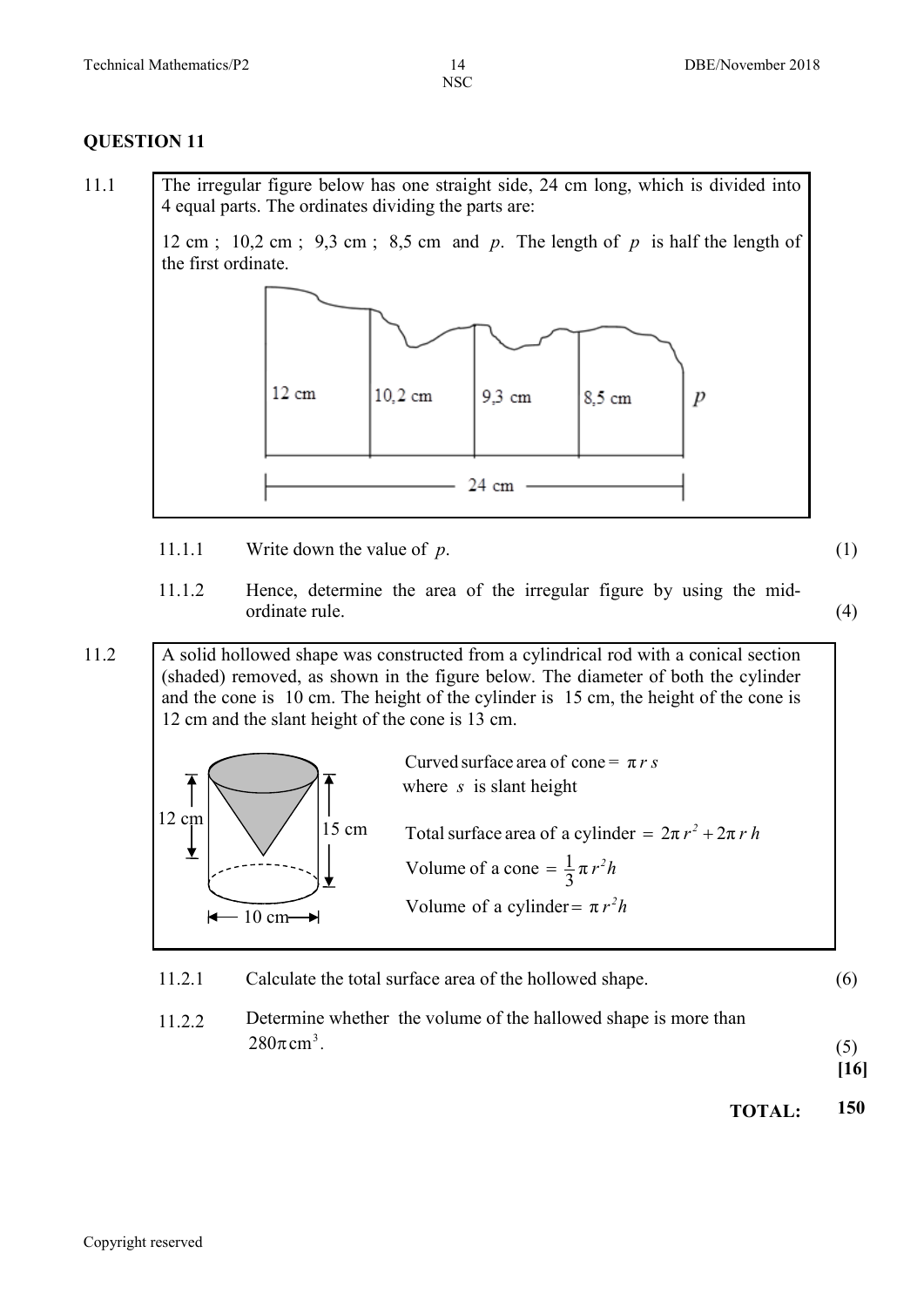#### **INFORMATION SHEET: TECHNICAL MATHEMATICS**

$$
x = \frac{-b \pm \sqrt{b^2 - 4ac}}{2a}
$$
  
\n
$$
x = -\frac{b}{2a}
$$
  
\n
$$
y = \frac{4ac - b^2}{4a}
$$
  
\n
$$
a^* = b \Leftrightarrow x = \log_a b , \qquad a > 0, a \neq 1 \text{ and } b > 0
$$
  
\n
$$
A = P(1 + n i)
$$
  
\n
$$
A = P(1 - n i)
$$
  
\n
$$
A = P(1 - i)^n
$$
  
\n
$$
A = P(1 + i)^n
$$
  
\n
$$
\log f = (1 + \frac{i}{m})^m - 1
$$
  
\n
$$
\int r'(x) = \lim_{h \to 0} \frac{f(x+h) - f(x)}{h}
$$
  
\n
$$
\int x^n dx = \frac{x^{n+1}}{n+1} + C , \qquad n \neq -1
$$
  
\n
$$
\int \frac{1}{x} dx = \ln x + C, \qquad x > 0
$$
  
\n
$$
A = \sqrt{(x_2 - x_1)^2 + (y_2 - y_1)^2}
$$
  
\n
$$
y = mx + C
$$
  
\n
$$
y - y_1 = m(x - x_1)
$$
  
\n
$$
\int \frac{x^2}{a^2} + \frac{y^2}{b^2} = 1
$$
  
\n
$$
\ln \frac{A}{BC} : \frac{a}{\sin A} = \frac{b}{\sin B} = \frac{c}{\sin C}
$$
  
\n
$$
a^2 = b^2 + c^2 - 2bc \cos A
$$
  
\n
$$
a^2 = b^2 + c^2 - 2bc \cos A
$$

 $\sin^2 \theta + \cos^2 \theta = 1$   $1 + \tan^2 \theta = \sec^2 \theta$   $\cot^2 \theta + 1 = \csc^2 \theta$